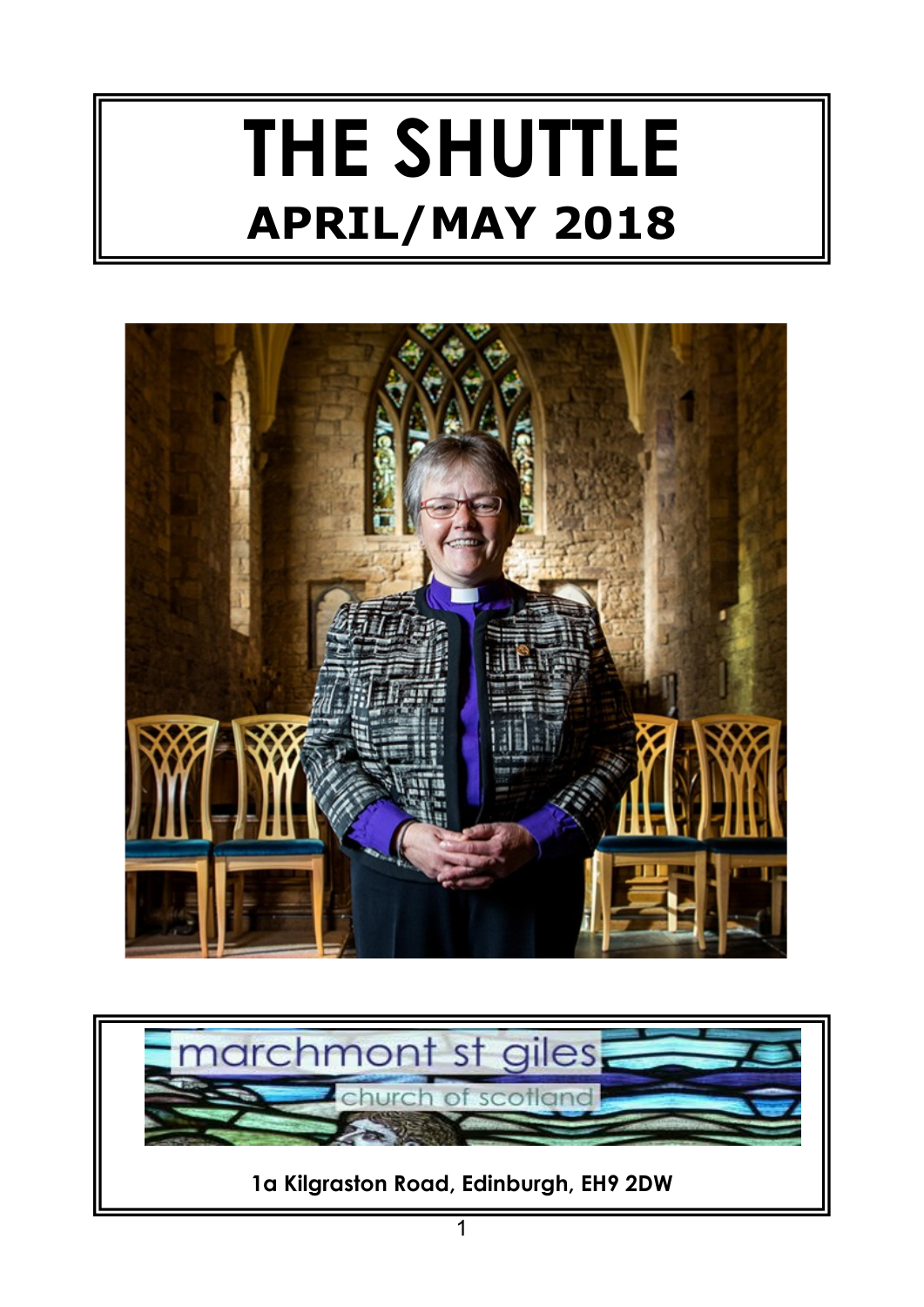## **Meeting Matters**

## **Every Saturday**

10 - 12pm Morning Coffee from 21st April **Every Tuesday** 10.00 Prayers & Reflection South Transept **Every Wednesday** 12.30 Butterflies Plus - Lunch for the Over 60s

## **April**

- 8 9.50 Family Service
	- 10.30 Morning Service
- 15 9.50 Family Service
	- 10.30 Morning Service
- 16 6.30 Envelope Stuffing for Christian Aid
	- 7.30 Non-business Kirk Session **note change of date**
- 22 9.50 Family Service
	- 10.30 Morning Service
- 29 9.50 Family Service
	- 10.30 Morning Service

## **May**

- 6 9.50 Family Service
	- 10.30 Morning Service **Contributions for the next issue of The Shuttle to be submitted by today**
- 12 10-12 Christian Aid Coffee Morning & Sale
- 13 9.50 Family Service
	- 10.30 Dedication Service for Christian Aid at GSCC
- 20 9.50 Family Service
	- 10.30 Morning Service

## **Front Cover**

The front cover picture is of Rev Susan Brown who has been appointed Moderator Designate for 2018-2019. See pages 11 and 12 for further details.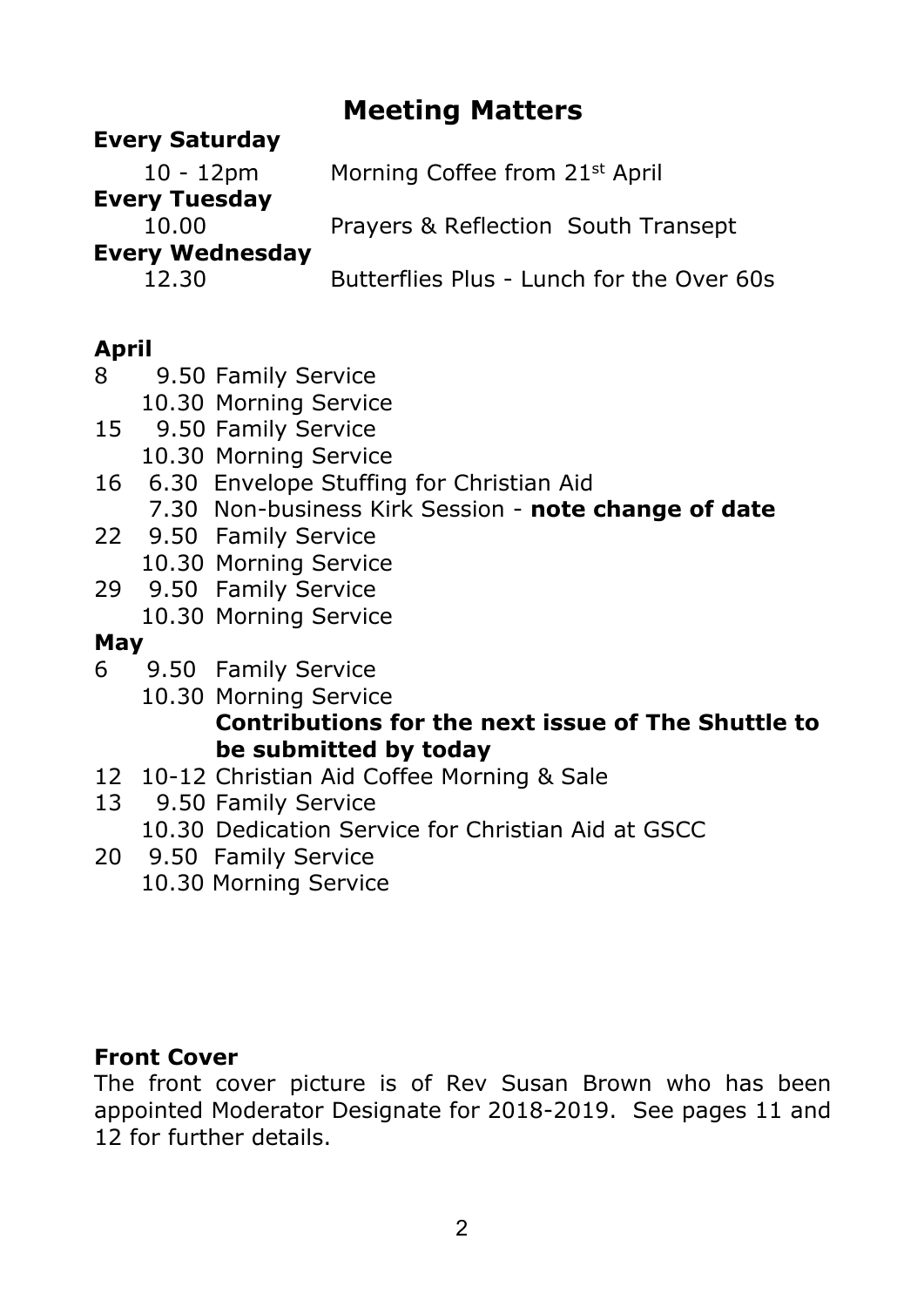# **Reflections**

Shortly after Christianity was made legal by the Emperor Constantine in the 4th Century, he called the Church leaders together in Nicaea, which is in modern day Iznik in Turkey.

Amongst other things, the 2 main things that first Church Council agreed, was that Christ was God and the date of Resurrection; it was that important. But to make sense of the mystery of Easter, we talk in symbolic terms.

In St John's Gospel, the writer talks a lot of seeing, and hearing. There are 3 different words for seeing in Greek; to look, to wonder and to understand – all the same word in English. For Mary, it took her a while until she worked through to the 3rd and she was able to fully "see" Christ in her midst, when she walked in the Garden on that Easter morning. The Christian myth of Resurrection invites us in to see and hear and touch more of the mystery of God.

C.S. Lewis spent years discussing the place of mythology and symbolism in Christianity. On the night of September 19, 1931, when he invited JRR Tolkien to dinner, he finally reconciled the relationship between Christianity and secularism. He wrote later that he could reconcile the idea of the dying and reviving god, written in a secular setting as long as he didn't read it in the Gospels. He finally accepted the true myth of Christ, where Christianity is God expressing Himself through what we call 'real things' namely, the actual incarnation, crucifixion, and resurrection.

We also celebrate with eggs. Through the symbolic rolling of the stone, we enter into the truth of God and we communicate that to the world by re-enacting the moment when Christ burst from the tomb.

In almost all ancient cultures eggs had been held as an emblem of life. In Judaism, the egg which is eaten after being dipped in salt water represents new life and the potential of the people of God. In Medieval Europe, the Christian tradition was that eggs were not eaten during the 40 days of Lent. All of the household's eggs were eaten by Shrove Tuesday. The Easter egg tradition celebrated the end of the privations of Lent and a prized Easter gift for children and servants. There is a myth about Mary Magdalene where she went to the Roman Emperor and greeted him with "Christ is risen",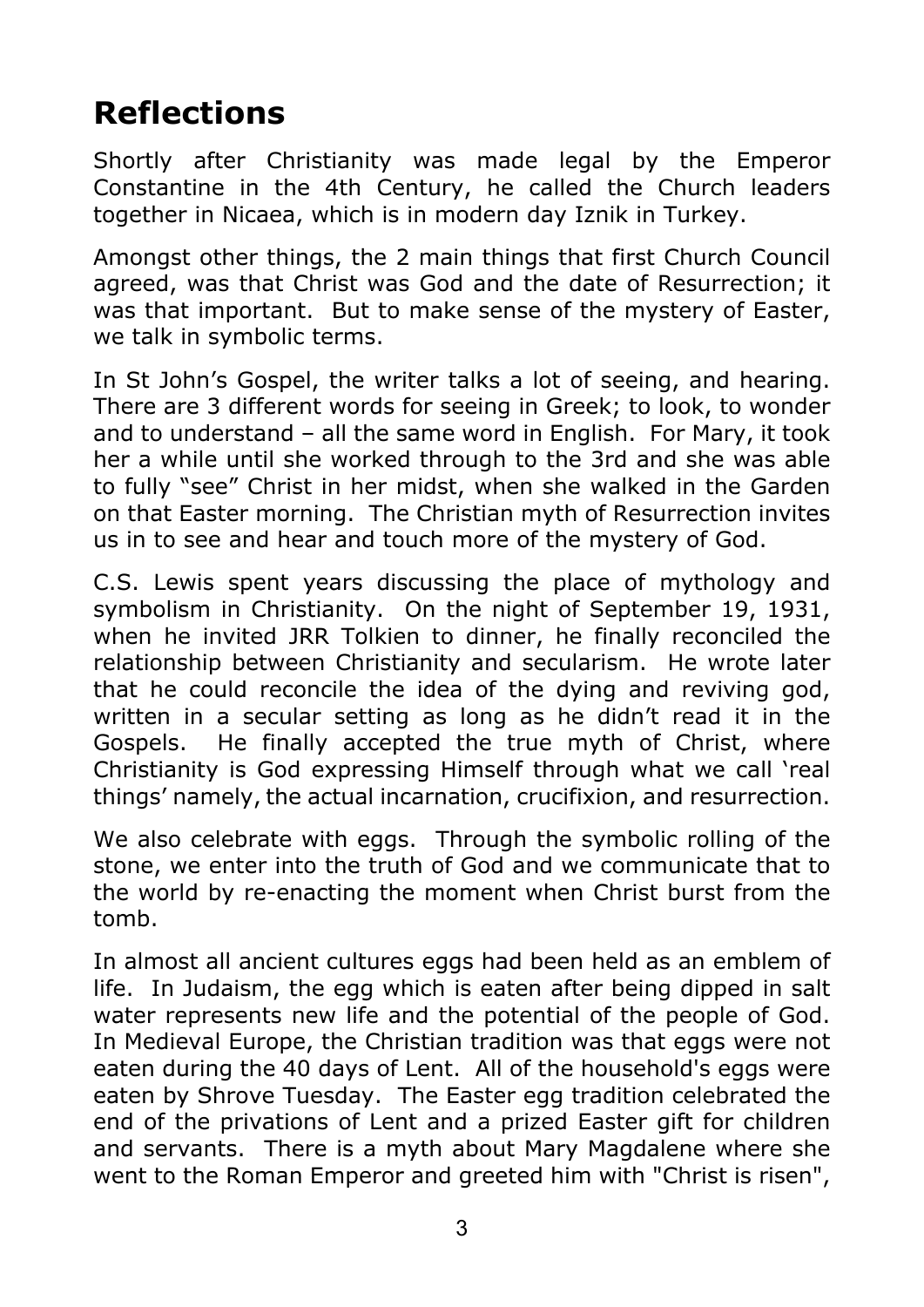whereupon he stated, "Christ has not risen no more than that egg is red". The egg immediately turned blood red and she went on to tell him about Christianity. Another legend concerns Mary, the Mother of God, who gave eggs to the soldiers at the cross and asked them to be less cruel and she wept. Her tears fell upon the eggs, colouring them.

The first stories to be told by the disciples were the Resurrection stories; all others came second to those. Whatever happened on that first Easter, their experiences led a group of grieving, bewildered and fearful people, to turn around and come back to Jerusalem and then to turn their lives around and find strength and confidence and go and share the love of God with the whole world.

Whatever questions and doubts we have about what happened between Good Friday and Easter morning, if we want scientific facts then we might never be satisfied. However, if we look to the experience of the disciples, as well as the symbolism and myth through which they told their story, then we will find truth. Truth comes in many forms and the truth of the Gospel is that God empowered these people to share their story and change the world in the most important event ever.

# Karen K Campbell

## **Helping to make Marchmont St Giles' tick**

|                 | <b>Flower Arrangers</b> | <b>Beadle</b>            | Coffee                 |
|-----------------|-------------------------|--------------------------|------------------------|
| <b>April</b>    |                         |                          |                        |
| 8               | <b>Charles Stewart</b>  | Jessica McCraw           | Frances Brown          |
| 15              | Jessica McCraw          | Andrew Noble             | June Wilson            |
| 22              | Joan Ellam              | Andrew Noble             | Eileen Dickso          |
| 29              | Dianne Beattie          | Jessica McCraw           | Joan Smith             |
| May             |                         |                          |                        |
| 6               | Mhairi Wilson           | Mike Affolter/Anne Laing | Jessica McCraw         |
| $13*$           | Anne Arthur             | Andrew Noble             | Helen Bennett          |
| 20              | Judith Stewart          | <b>Charles Stewart</b>   | <b>Charles Stewart</b> |
| 27 <sup>t</sup> | Shirley Farguhar        | Jessica McCraw           | Gillian Hoehnke        |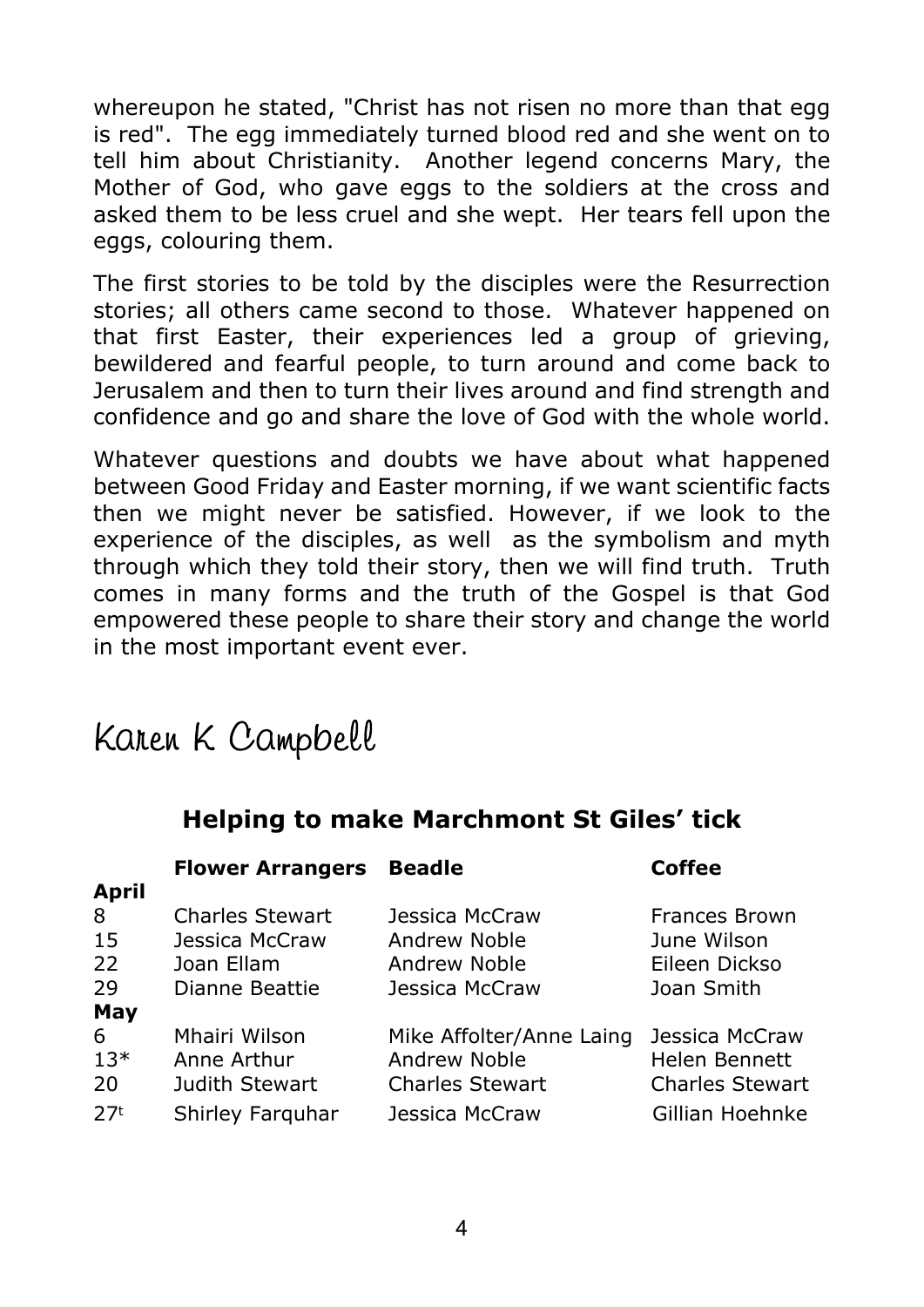

The huge amount of work put into the **services and prayers** throughout Holy Week were very much appreciated by those who attended them.

The **Seder Meal** on Maundy Thursday gently followed the Haggadah (a book which tells in fourteen steps the story of the Jewish experience in Egypt and of the Exodus and revelation of God and is used by our friends in the Liberal Jewish Community). It allowed us to view the story from a different perspective and the singing was a joy to hear - '*There's no Seder like our Seder'* and '*Don't sit on the Afikomen*' were sung particularly well!!

On **Easter Sunday**, the church looked lovely with all the flowers and a huge **Thank You** to Shirley and Mhairi, our flower convenors, and their helpers for all their efforts.

 Also the 20th and 27th May and 8th, 15th, 22nd and 29th July are free at the moment so if those dates are special to anyone, they may want to consider donating the funds for the flowers on one of those Sunday's? It's lovely to have flowers in the Church but most importantly, they are very much appreciated by the people who receive them after the service. People donate for a number of reasons from remembering loved ones to celebrating Birthday's and Wedding Anniversaries. Anyone who would like to reserve a Sunday can contact either Shirley or Mhairi.

## **The Guild**

As mentioned in last month's issue of The Shuttle, our last meeting of the session is on 3rd April, when we will hope to agree distribution of around £2000; then Myra & Ian Wattie will tell us about Vietnam, People and Places.

We would like to thank all who have joined us at meetings and morning coffees, helping us to be able to give as much as possible to and raise awareness of the Guild projects and other good causes. Later in the year, the money will be sent out, after some slight adjustments to the April figures, when we have had some more income from coffees. More details in a later issue of The Shuttle.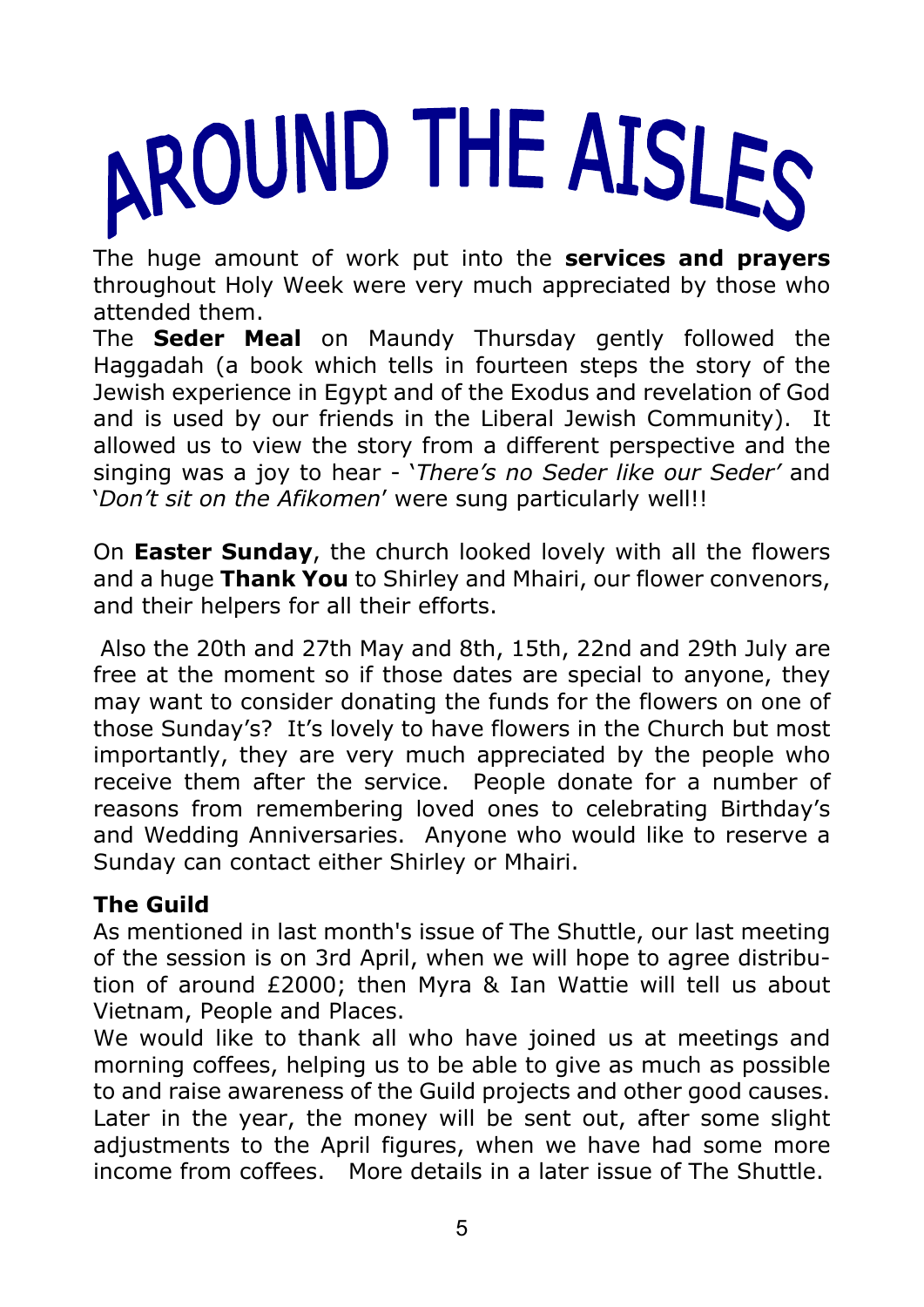## **Blessed are those who have eyes to see.**



Hanging out our dirty washing in public? Certainly in public as we live in a tenement and our back garden can be viewed by hundreds of our neighbours. But the washing  $clean - or as clean as well$  used dusters can be. Some thing in the combination of colours caught my eye, in a way that one duster on the line would not. The colours complement one another.

I have learned to wake each day expecting moments which could be dismissed as ordinary or trivial, but which open my mind. They come suddenly without advance notice. I remember a day years ago when we lived in Kenya. We had not been in the country long, and I was trying to get some official document at a government office. I had been standing in a queue for a long time. I turned to the stranger next to me and said. "This is such a waste of time." "Bwana", he said with a grin, "I am not wasting time, I am saving it." That was 35 years ago and I can see the scene now. I remember feeling like my mind was turned inside out. This man was at rest whereas I was being eaten up with frustration about all the things I could be doing with the time. Over and over again in Africa, I was taught this lesson of how to be present in the moment, holding this very moment as a precious gift in my hands.

For me, this is a hard lesson, being present in the moment. It takes daily practice. One of my phrases is, "Hurry up, I haven't got all minute!" I am constantly thinking ahead. R S Thomas's poem, The Bright Field, says that life is not about 'hurrying on to a receding future, nor hankering after an imagined past' but of turning aside like Moses whose attention God caught through the simple device of a burning bush. Just think, if Moses had been looking at his smart phone, he might not have seen the bush, nor stopped to find his life changed; except that God would have found another way to get his attention.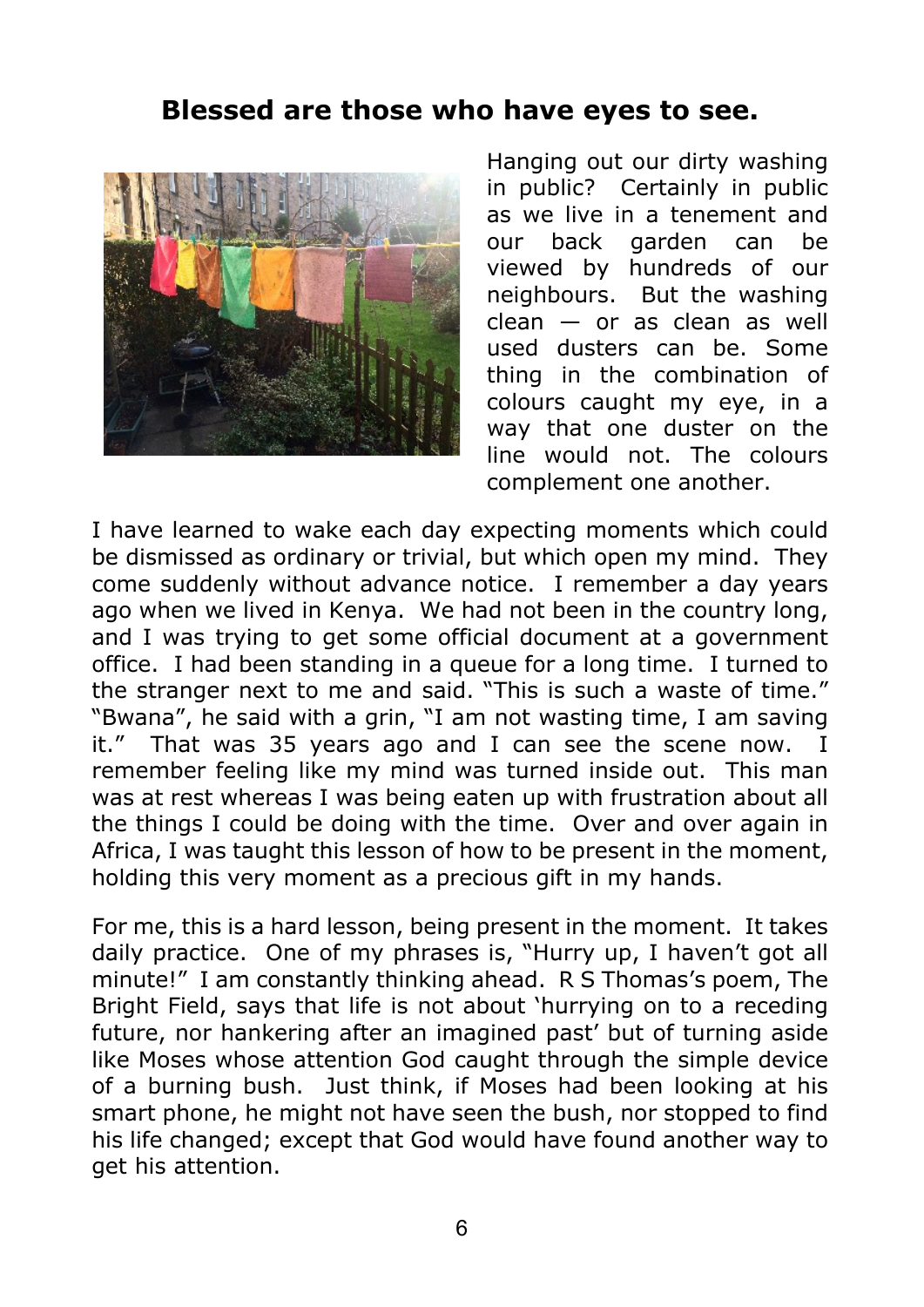Back to the washing line. A friend said it reminded her of Tibetan Buddhist prayer flags, which are traditionally used to bless the surrounding countryside. I wonder if someone in the tenements looked on them that way as a blessing for the hundreds of flats looking on to the back green.

A line in George Herbert's Prayer 1 talks of 'heaven in ordinary', seeing God in all things. His poem, The Elixir, which is in the hymnbooks, begins, 'Teach me, my God and King in all things thee to see…' I see the phrase, 'all things' and think that this goes far beyond seeing a pattern of colour on a washing line. Being open to the moment can also mean being moved to do something by the sight on TV of suffering, starving children in Bangladesh, or Syria or on the streets of our cities. 'Blessed are your eyes because they see, and ears because they hear.' Matthew 13:16

John Munro,

## **CHRISTIAN AID WEEK 13TH - 19TH MAY 2018**

#### **Monday 16th April**

Help with **envelope stuffing** would be much appreciated at 6.30pm in the church centre

#### **Saturday 12th May**

**The Annual Fundraising Coffee Morning and Sale will be held from 10am - 12pm** and help on the day would be gratefully appreciated. As in previous years there will be a luxury hamper to be raffled as well as lots of goodies to buy. Contributions for the hamper, the baking stall and coffees would be very welcome. Contact Frances Brown for more details. The annual quiz will also be making its appearance.

#### **Sunday 13th May**

The **Christian Aid Dedication Service** will take place at the German Speaking Congregation Church at 11am.

#### **Sunday 19th - Saturday 19th May**

If you can help **deliver** envelopes around the parish then please speak to Eileen Dickson. It has been decided not to collect the envelopes this year as people are being asked to drop their donation into the church or hand them into designated shops which will be intimated nearer the time.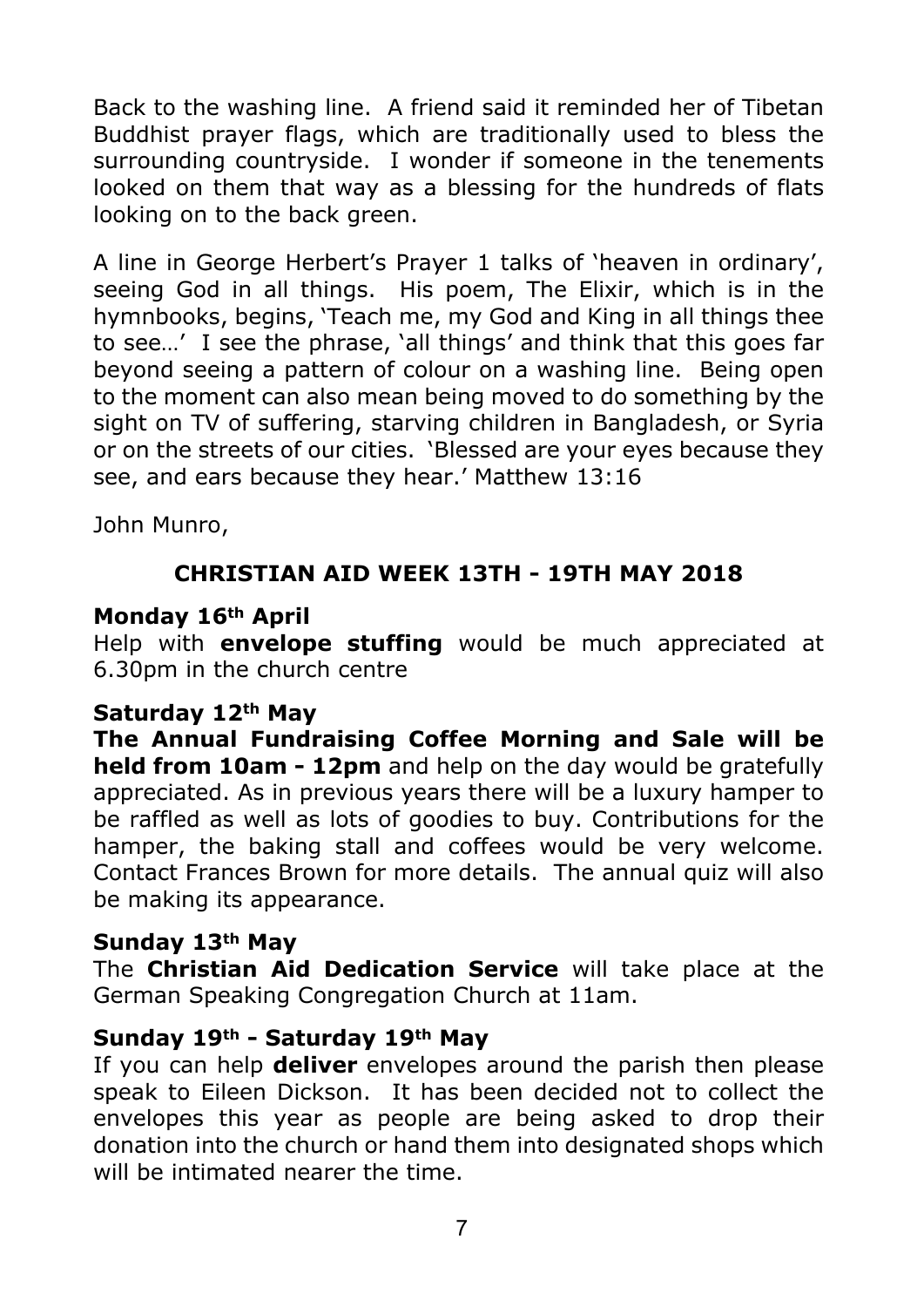## **The Year of Young People 2018 - Continued**

In the spotlight this month: MSG's very own Tanya Anderson (CrossReach GIRFEC Development Advisor), and her new creation, CAL. CALAMARI SHANARRI is a tool to introduce the Well-being indicators to **G**etting **I**t **R**ight **F**or **E**very **C**hild - SHANNARI - **Safe, Healthy, Achieving, Nurtured, Active, Respected, Responsible, Included)**. I'm looking forward to seeing how we can use this in our church and community. Knitters at the ready!



Background to CALAMARI SHANARRI (CAL):

"GIRFEC is important for everyone who works with children and young people, as well as many people who work with adults who look after children. CrossReach provides introductory training to all their services on the key issues addressed by GIRFEC and the well-being indicators."

"Children enjoy interactive play, colour, creativity and fun. Art and music are used frequently in many of our services, especially with children and young people. To start to encourage our clients and staff to learn more about GIRFEC and make it a common terminology in everyday activities, an interactive tool was needed."

The eight legs (and the name) stand for the eight well-being indicators. Anyone can make an octopus and CALAMARI can be used with groups of children, young people and adults and indeed all ages mixed together. The indicators are useful tools to help focus on individual strengths & weaknesses.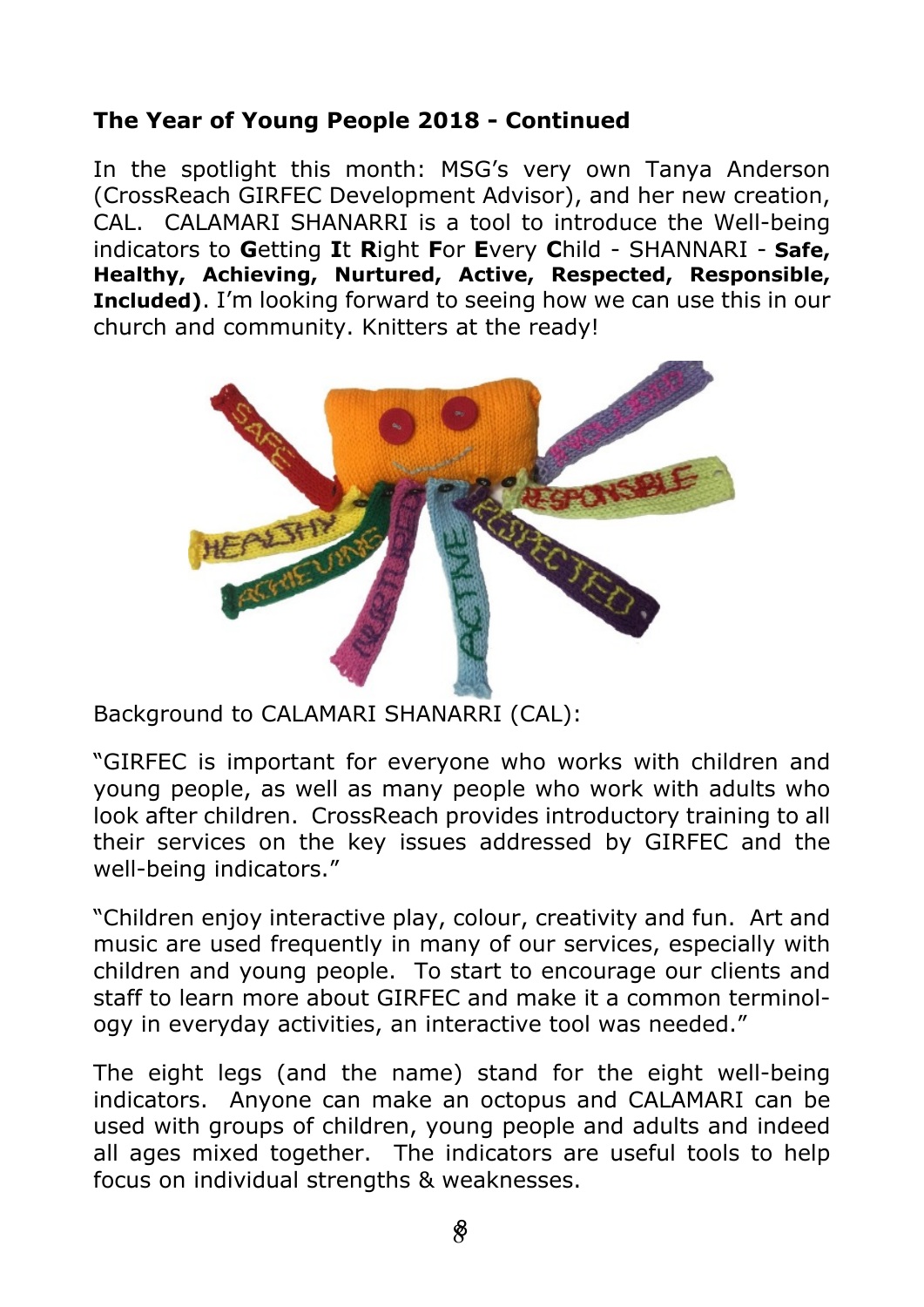## **Family Focus 1 'Wild Lent Worship unpacked!**

26 people spanning generations, equipped with wellies/walking boots and a sense of adventure came together to explore Lent through creation, reflection and fellowship around and about Blackford Hill on a Saturday afternoon.

I had been inspired by the resource 'Wild Lent' by Rachel Summers and we had a great experience. The sun shone, the sky was blue, the birds sang. The people walked around 4 locations for activities, foraged for 'treasure' objects and created, beginning and ending each with a reflection and prayer.

We began with finding our Palm tree twin? Using our hand we traced some lines on our palms with pen then tried to find tree branches that were a similar pattern then set off in 2 groups to find journey sticks or make sculptures.

We came together half way through to make giant nests; as a group choosing and collecting sticks, branches, leaves. How many children, then how many adults, can we get in the giant nest we made?



We made sculptures; some with shadows some 'bug houses/ playgrounds'.

We finished with cake, bubbles and some of the party tree climbing!

Many in the group would like to do something similar in another season, so look out for that and come along!

Thanks to those who have lent walking sticks and poles as visual aids throughout Lent for the various groups!

Here's to spring!

Bettina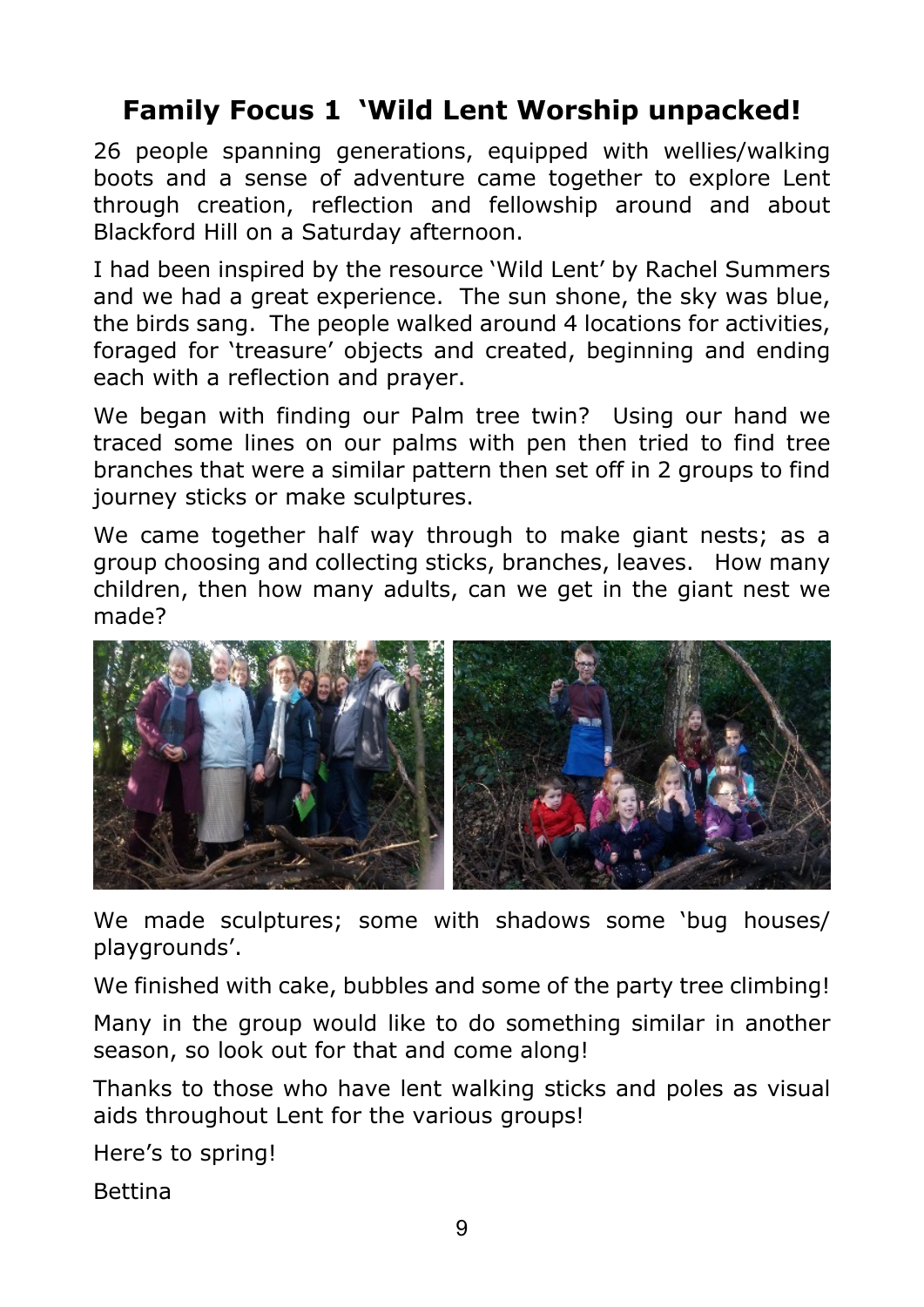## **Family Focus - Easter Part 2**

'Three Donkeys and a Centurion' - not a film, but the costumes we used to help tell the story of Palm Sunday through the various points of the week to Good Friday in Junior Church. Also that morning we made cross bird feeders that anyone coming to the church or centre may still be able to see hanging on the tree in the front garden, depending how much snow we get and how desperate the birds are!

The Saturday Easter event had a marvellous atmosphere, meeting new folk and sharing fellowship:

34 of us, aged 2 to who-knows-what-vintage, bread -making, egg decorating & crafts and tea cake tomb building (tasted delicious!), followed by foot washing and sharing bread and 'wine' in the chancel.

Easter Day was an Alleluia morning indeed!



Teen group and Early Service both welcomed new friends and the Communion service, including the egg hunt/ sprint/ scramble, was truly inter generational.

Many thanks to Marchmont St Giles' Guild for the Real Easter Egg Company sharing eggs & story booklets that we used.

Many thanks to all those who helped lead, prepare and clean up from the Easter event, and indeed all through Holy Week, to make us the warm, welcoming and open family that we are!

Alleluia!

Bettina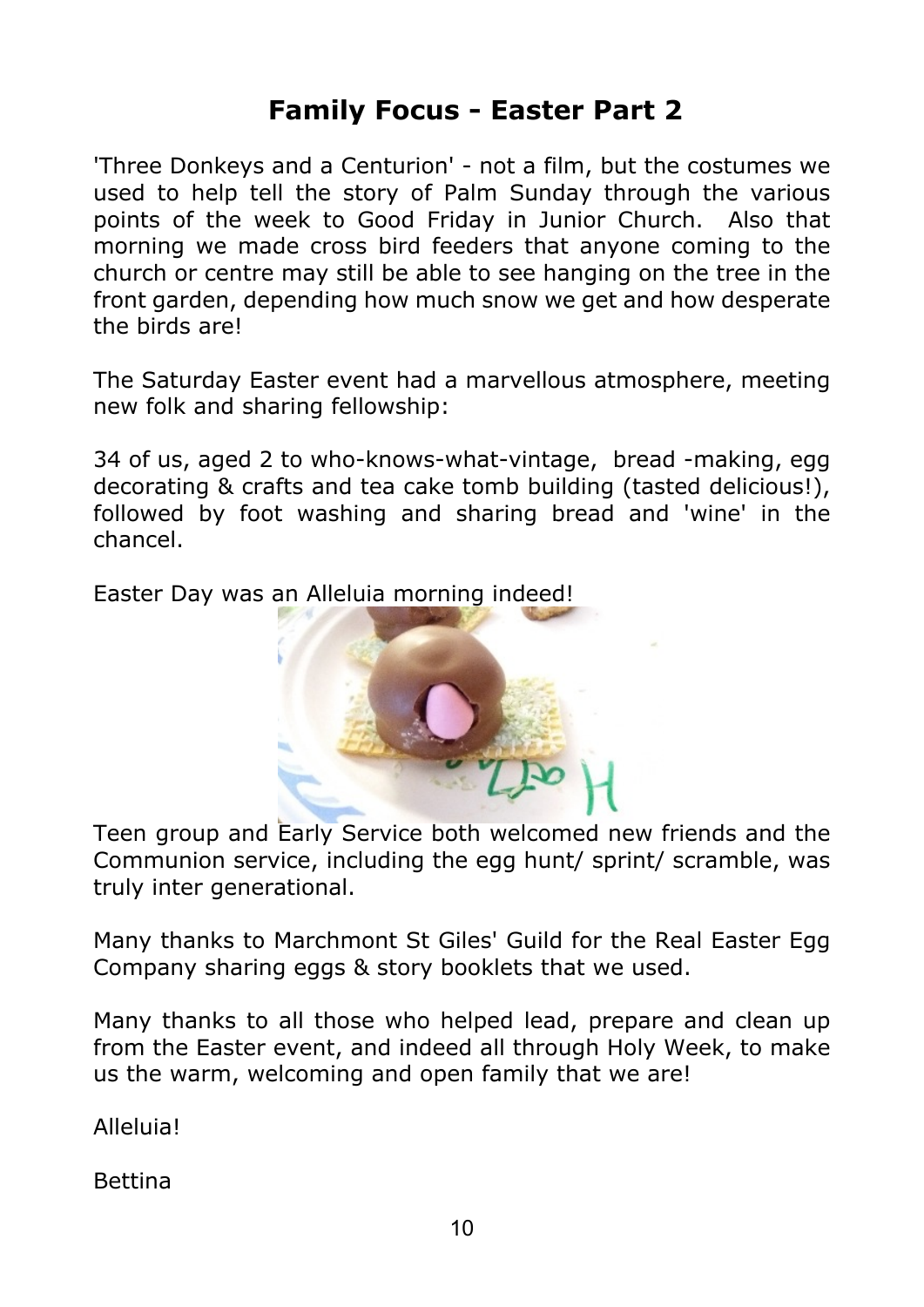## **Moderator Designate Rev Susan Brown 2018-2019**

Rev Susan Brown, minister of Dornoch Cathedral, will step into the 12-month role in May, succeeding Right Rev Dr Derek Browning. The 58-year-old says she is "deeply moved and honoured" to be chosen as the Church of Scotland's ambassador for 2018-19.

"Being Moderator will not be about what I can do, but about what God wants to do," she said. "I am conscious that it is both a great privilege and a great responsibility - one I can only undertake at God's prompting."

Rev Dr George Whyte, Principal Clerk of the Church of Scotland, welcomed Mrs Brown's appointment. He said: "I was delighted to hear of Susan's nomination. She brings great personal qualities and a wide range of ministerial, community and family experience to the post. I look forward to working with her throughout the year."

#### **A Highlands' perspective**

Mrs Brown brings 32 years of experience as a Highland minister to the role. Her first parish was at Killearnan on the Black Isle. She spent 13 years there before moving to Dornoch Cathedral.

"When you're in the far north you are much more likely to be at the heart of everything and that's very important to me. In the Highlands you will find the church at the heart of the community and the community in the heart of the church."

#### **50 Years of Women in Ministry**

Mrs Brown will take up the role of Moderator 50 years after the first woman was ordained to the Ministry of Word and Sacrament. Mrs Brown was the first woman to serve in both Ross and Sutherland Presbyteries and the first woman to be Moderator of both.

"Along the way I have been faced with some people who find it difficult to accept a woman minister, but my belief is that everyone has their own story and I just let people have their stories as I get on with my story. I am passionate about being a minister and I happen to be a woman."

#### **WWI Commemorations and the Year of Young People**

As well as her ambassadorial role she will also take part in the centenary commemorations for the First World War.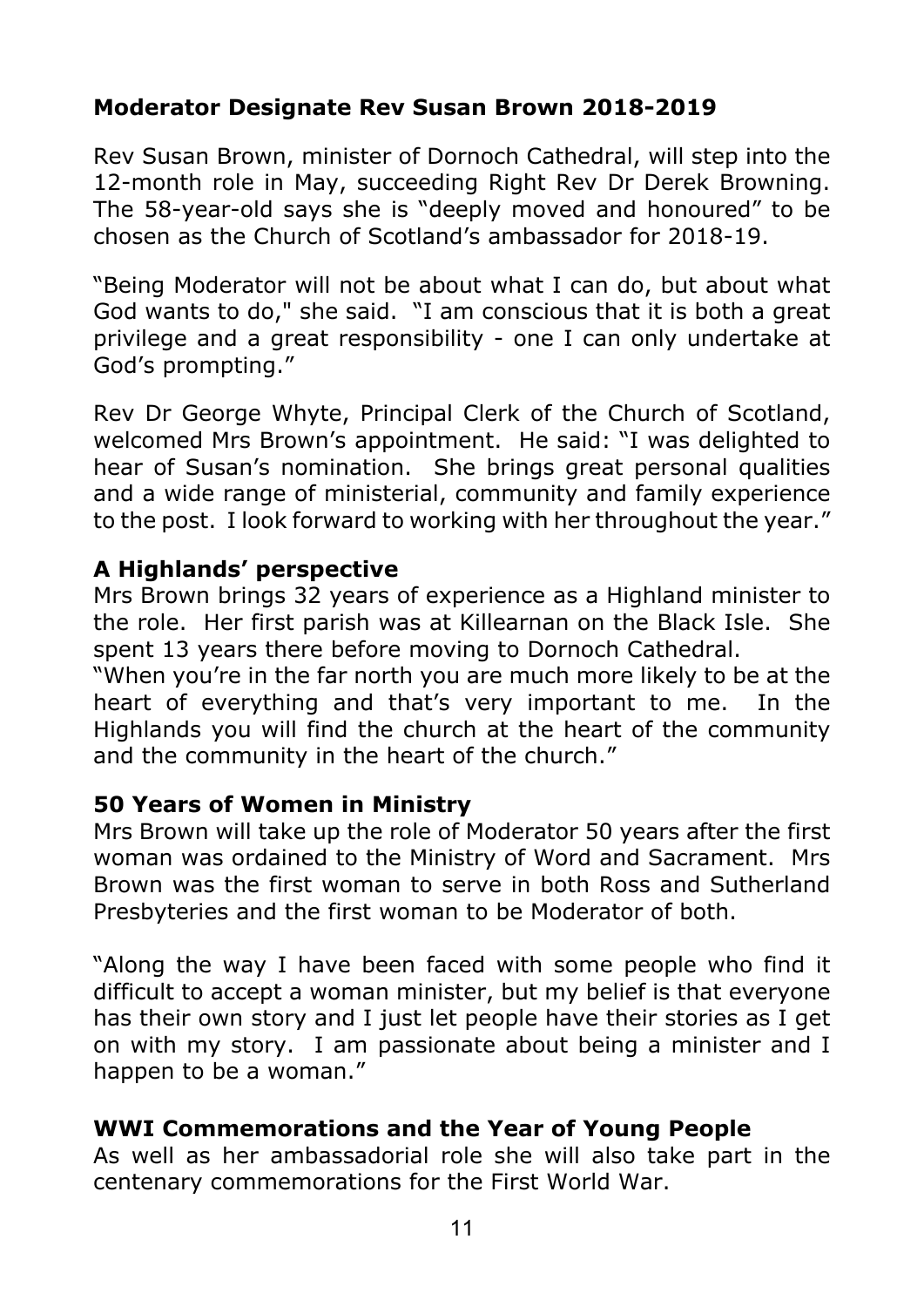"In looking back on this milestone anniversary, we need to let the past remind us of the huge toll war exacts and we need to learn from the experience of those young men and women who paid a price beyond asking," she said. "The fact that 2018 has also been designated the Year of Young People provides a poignant reminder of the connection of the past, the present and the future."

#### **Called to ministry at 15**

Mrs Brown grew up in Penicuik, Midlothian where her father was a miner at the Bilston Glen colliery. However, Mrs Brown and her sisters were encouraged to attend Sunday school at Penicuik North Kirk.

During her teen years when other young people stopped going to church, Mrs Brown persisted and she was just 15 when she felt the call to ministry. She says she still feels proud to be a parish minister. "It's a great privilege and also a great responsibility to be a minister," she said. "You see people at their most vulnerable and at their most ecstatic".

## **A life of service**

Her husband, Derek Brown, is chaplain at Raigmore Hospital in Inverness, and lead chaplain for NHS Highland. The couple have two children— Simon, 30, a novelist who has just won a Scottish Book Trust New Writers Award - and Hannah, 27, a social anthropology graduate.

In addition to her parish ministry, Mrs Brown has served the Church nationally as vice-convener of the Ecumenical Affairs committee and is currently vice convener of the World Mission Council. In 2011, she also became one of the select few ministers to be appointed as a Chaplain in Ordinary to HM the Queen.

## **Walking alongside people**

"My theme during the year will be walking alongside people," she says. "When you walk alongside people, you listen and you exchange stories. It gives us a chance to talk more deeply than when we are face to face.

"Your faith is supposed to be a whole body experience. It's not just your head or your heart, it is every part of you. It's body, mind and spirit."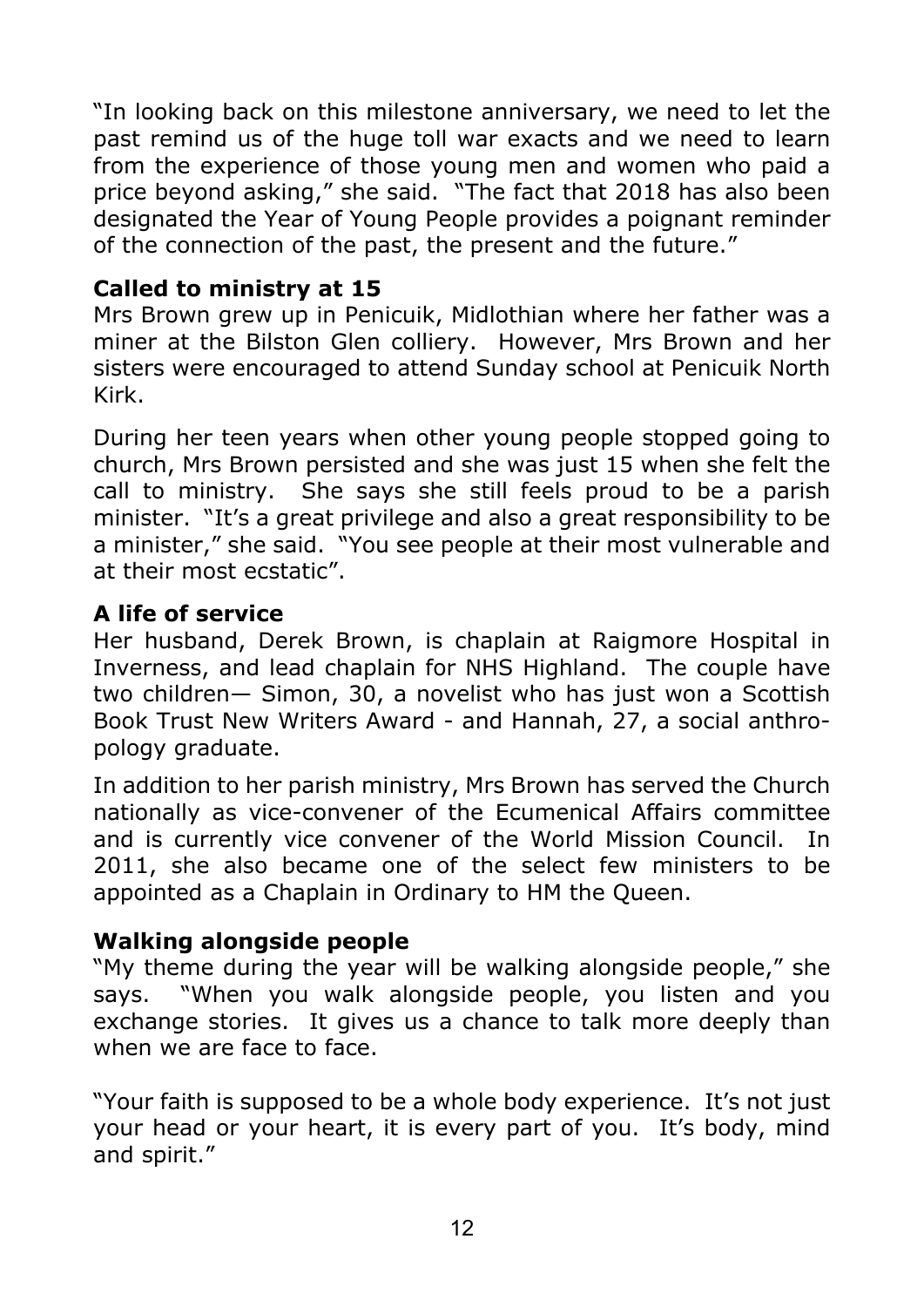## **THE WAY FORWARD…..**

The Right Rev Derek Browning has just opened an exciting new modern community hub at Queen's Cross Church in Aberdeen. Several comments which were made by their minister, Rev Scott Rennie, and the Moderator are worth considering as we are about to start Phase 2 of our development.

Rev Rennie said: "The church halls will be viewed by people from all walks of life as a place for them 'to go as I am'. It will provide a non-threatening space for people to see a community that exists within the wider local community and make connections and relationships with people".

The Moderator said: "It shows faith in action and hope turned into reality, while making such a positive statement about the future"

Dr Browning went on to say: "There are those who want to write the story of decline and retreat about the Church. But what I have seen around the country is a re-thinking of what the Church needs to be in the  $21^{st}$  century. The Church, like many other organisations, is re-imagining what it can be to meet the needs of the communities it continues to serve. No one-size-fits-all pattern will meet all needs, which is why it is wonderful to see many different responses, including this redevelopment at Queen's Cross".

In many ways Marchmont St Giles is a step ahead of Queen's Cross and has been "re-thinking" where we need to be in the community. As the Very Rev John Chalmers, past Moderator, Principal Clerk and now Mediator within the Church of Scotland, said to the General Assembly it is not just about a couple of hours on a Sunday - it's also about the other 6 days a week. Marchmont St Giles' has truly taken this to heart and this is why we are in the throes of Phase 2 plans.

However there is no room for complacency as there is always more work to be done, more groups needing our space, more mums and more vulnerable people who need our support and we would love you to come and help us in our journey. Everyone is welcome.

See the next page for current news about fundraising and the build.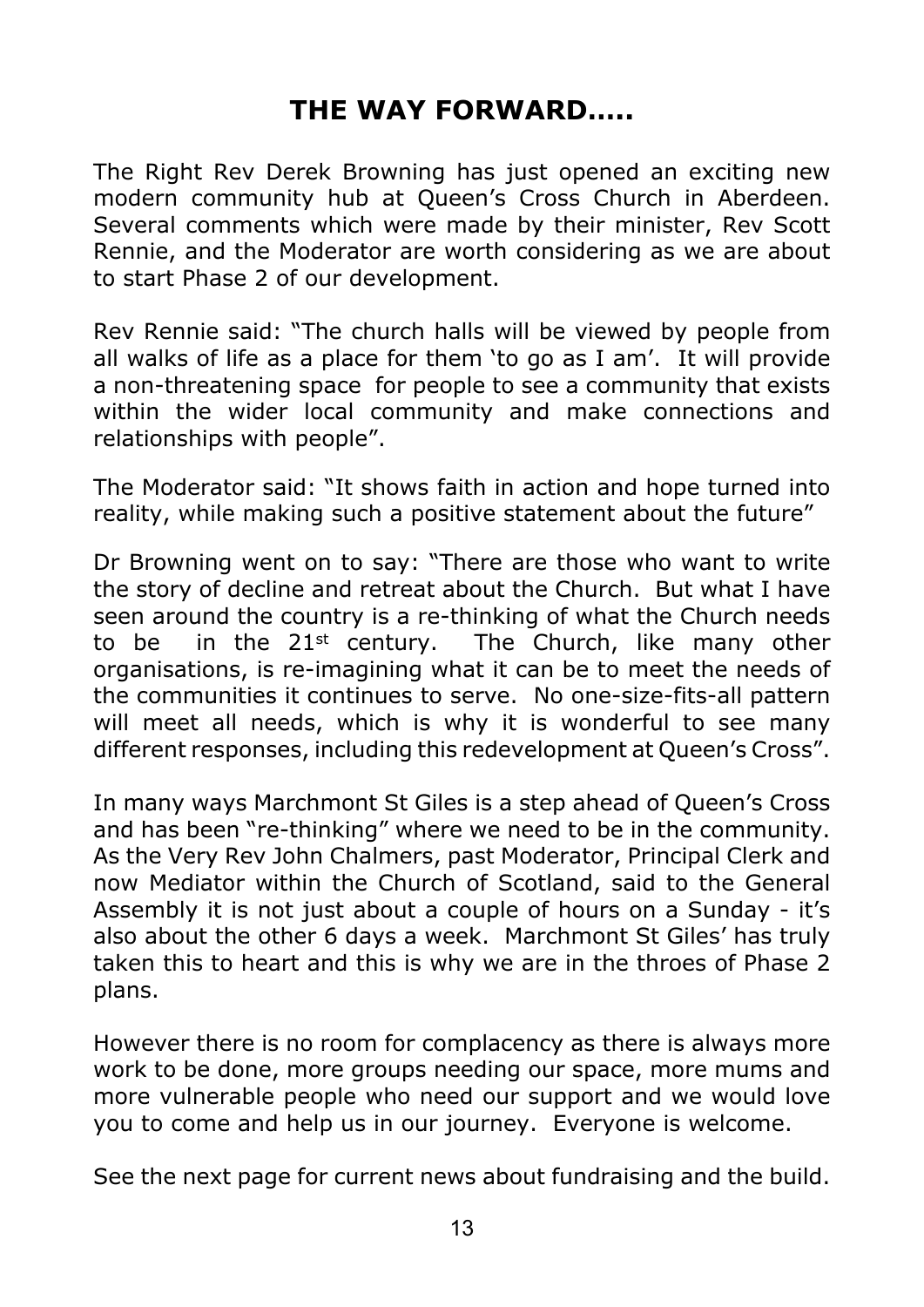## **Fundraising and Development News**



The Committee recently had an excellent meeting with Jeff Breen from Cornerstone, our appointed professional fund-raisers. Now that we have full planning permission they are ready to start fund-raising in earnest on our behalf. There is money available out there but it is essential to present the applications to our best possible advantage. We have also being doing some research into funders which we have passed on to Jeff.

As previously mentioned the Committee aim to raise £100,000 towards the total required for the build. Marchmont St Giles and its friends, users and supporters have already been busy and to date the Treasurer is very happy to report that there is already £17,836 in the kitty so nearly a fifth of the way there.

If you wish to make a donation then the treasurer will be delighted to hear from you - you can put money in a yellow envelope and sign it to get Gift Aid on it, leave an envelope in the Office marked FAO the Treasurer or get in touch with Jessica directly.

The Committee also had a very productive meeting with the Architects and the plans are now with the other consultants who will produce a estimated cost for the works. Toilets have been occupying a large part of our thoughts recently and we are very pleased with the solutions which Glen and Liz from DRD have come up with to meet our requirements.

The Facilities Management Committee are already thinking ahead as to how we can ensure all users are kept informed as there will be some disruption during 2019 while the work is in progress and they are very conscious of juggling the users needs and our availability during this time both for the groups but also to maintain our income levels during the build. The FMC is also looking at acquiring core (regular) business which will be ready to start as soon as possible.

There is a large scale copy of the latest plans available in the office if you would like to see the design and we would be happy to have your comments.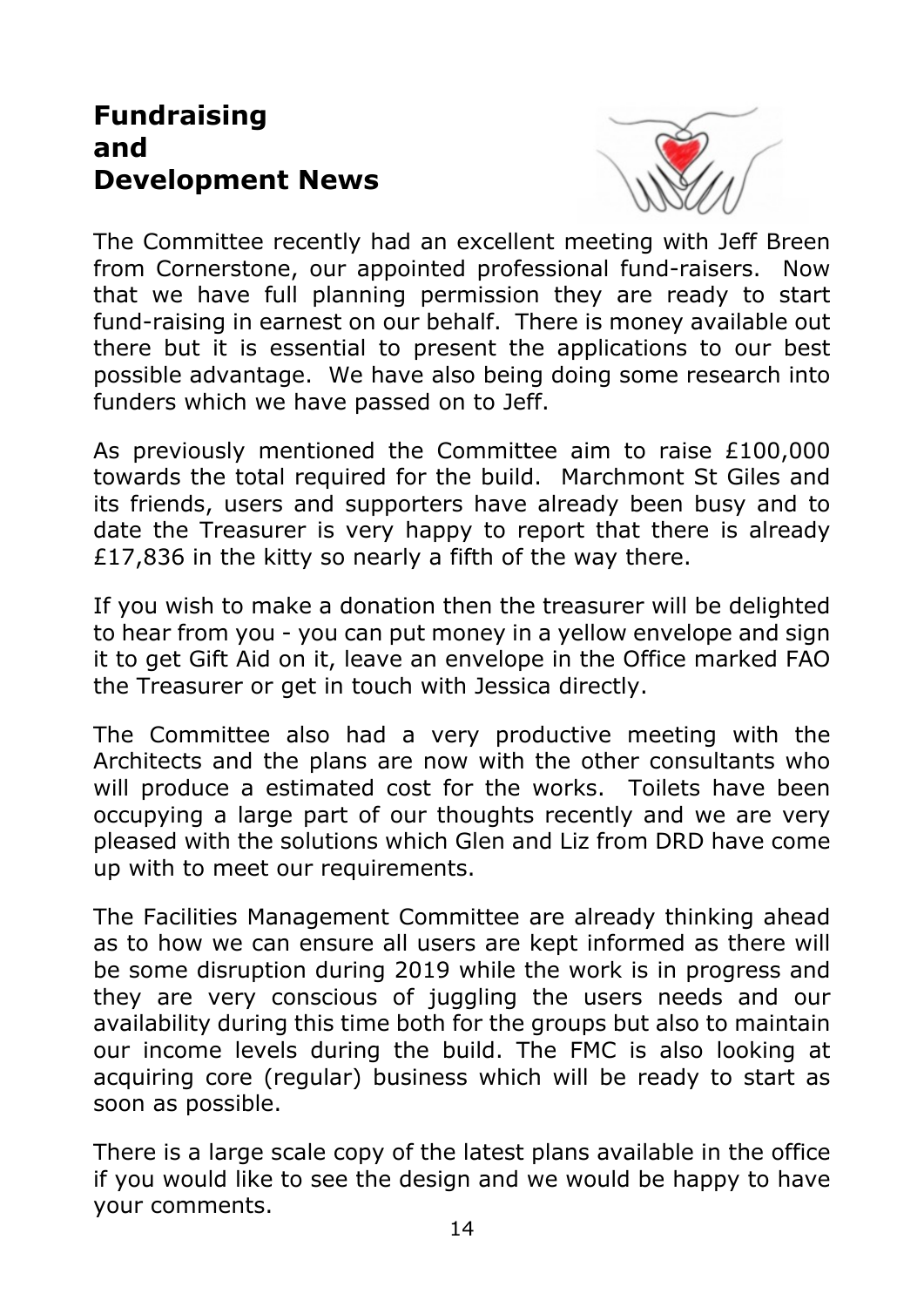## And finally………

Clever Johnny

It's said that young kids are funny, clever and always tell the truth. Without thinking, they can say the most amazing things – at home as well as in school.

Being a teacher and working with kids isn't all sunshine and rainbows though – it can also be quite frustrating, but dealing with that is simply part of the job.

But when this boy kept giving silly answers to an easy question, the teacher completely lost it.

However, she wasn't expecting his last reply…

Teacher: "If I gave you two cats and another two cats and another two, how many would you have?"

Johnny: "Seven!"

Teacher: "No, listen carefully… If I gave you two cats, and another two cats and another two, how many would you have?"

Johnny: "Seven."

Teacher: "Let me put it to you differently. If I gave you two apples, and another two apples and another two, how many would you have?"

Johnny: "Six."

Teacher: "Good. Now if I gave you two cats, and another two cats and another two, how many would you have?"

Johnny: "Seven!"

Teacher: "Johnny, where in the heck do you get seven from?!"

Johnny: "Because I've already got a cat!"